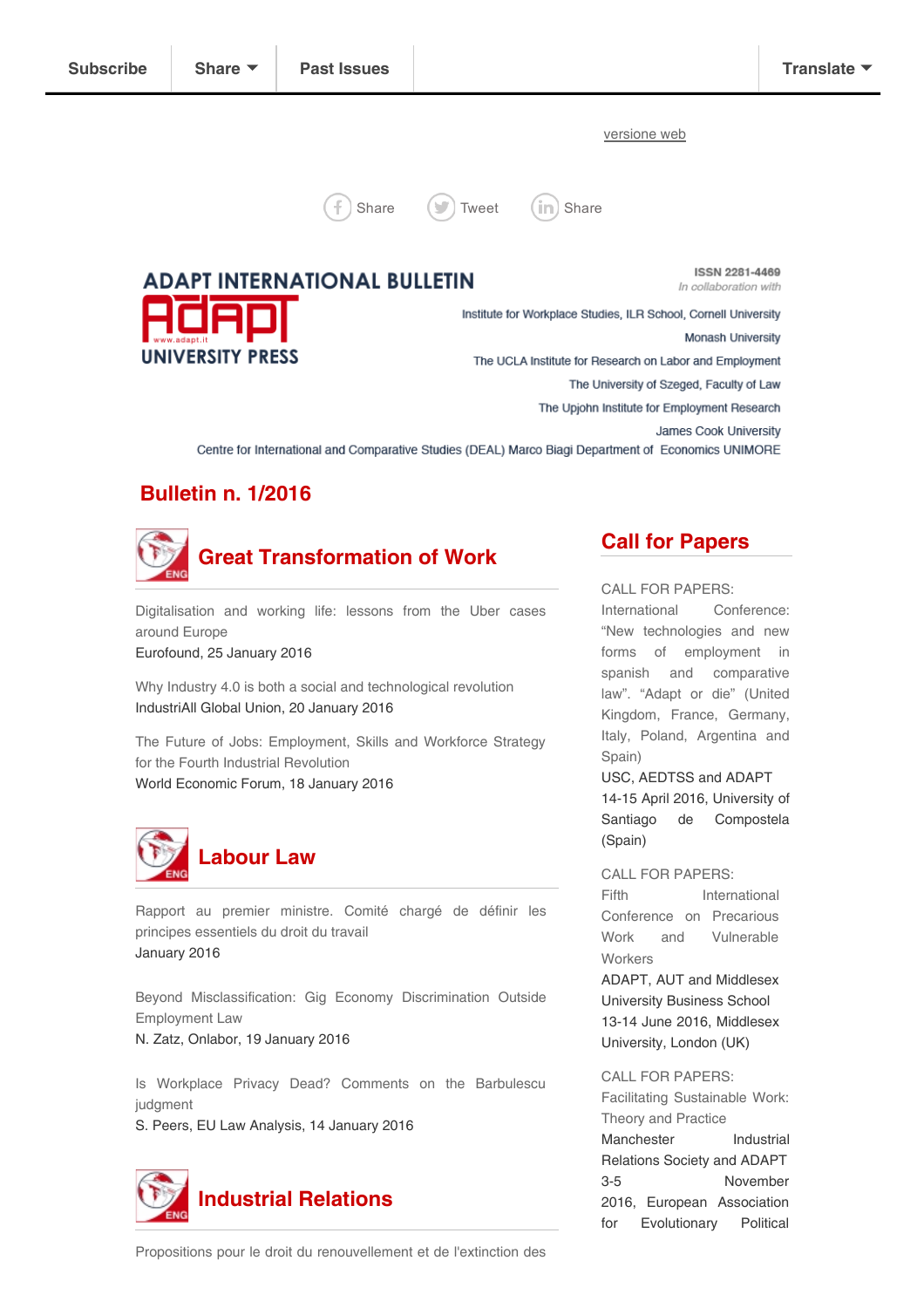Trade Unions and [Multinational](http://www2.warwick.ac.uk/fac/soc/wbs/research/irru/wpir/wpir_103.pdf) Companies: A multi-level challenge

P. Marginson, Warwick Business, January 2016

Trade Unions have the power to make a difference for [whistleblowers](http://www.ier.org.uk/blog/trade-unions-have-power-make-difference-whistleblowers#.VpjRcD-Tzdc.twitter)

D. Lewis, IER, 14 January 2016



Employment and Social [Developments](http://ec.europa.eu/social/main.jsp?catId=738&langId=en&pubId=7859&furtherPubs=yes) in Europe 2015 European Commission, 21 January 2016

World [Employment](http://www.ilo.org/wcmsp5/groups/public/---dgreports/---dcomm/---publ/documents/publication/wcms_443480.pdf) Social Outlook ILO, 19 January 2016

Joint [Regulation](https://www.etui.org/Publications2/Books/Joint-regulation-and-labour-market-policy-in-Europe-during-the-crisis) and labour market policy in Europe during the crisis ETUI, 18 January 2016



Vocational training in the industrial zone of Piraeus: upskilling as a collective response to labour market [fragmentation?](http://adapt.it/englishbulletin/wp/wp-content/uploads/2016/01/giorgos_vocational-training.pdf) by Giorgos Bithymitris

European guidelines for validating [non-formal](http://www.cedefop.europa.eu/files/3073_en.pdf) and informal learning CEDEFOP, 23 December 2015

Vocational education and training in the [Netherlands](http://www.cedefop.europa.eu/files/4142_en.pdf) CEDEFOP, 22 January 2016



Growing the health and [well-being](http://www.cipd.co.uk/binaries/health-well-being-agenda_2016-first-steps-full-potential.pdf) agenda: From first steps to full potential CIPD, January 2016

Financial wellbeing ….the missing piece in the [employee](http://www.theworkfoundation.com/blog/2549/Financial-wellbeing-the-missing-piece-in-the-employee-wellbeing-picture) wellbeing picture

P. Barrett, The Work Foundation, 20 January 2016

L'organisation du travail à l'épreuve des risques [psychosociaux](http://dares.travail-emploi.gouv.fr/IMG/pdf/2016-004v2.pdf) DARES Analyses, n. 4, January 2016

#### **Publications**

E-Journal of International and [Comparative](http://www.adapt.it/EJCLS/index.php/ejcls_adapt) Labour Studies



ADAPT Labour [Studies](http://adapt.it/englishbulletin/wp/adapt-labor-studies-book-series/) Book Series



Revista [Internacional](http://adapt.it/EJCLS/index.php/rlde_adapt/index) y Comparada de Relaciones Laborales y Derecho del Empleo



### ADAPT Initiatives